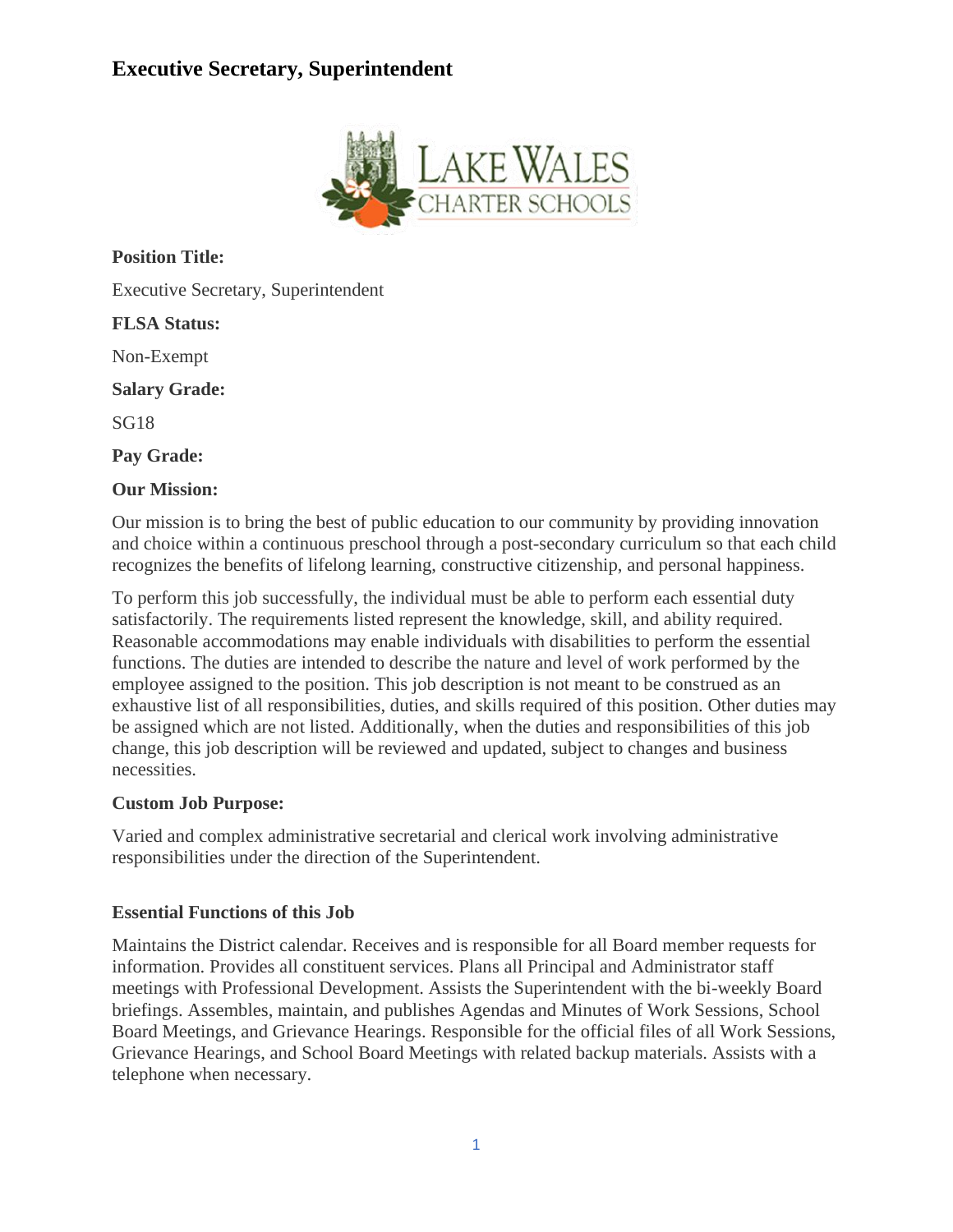# **Executive Secretary, Superintendent**

May be assigned special projects within the Superintendent's unit.

# **Non-Essential Functions of this Job**

Performs other duties as assigned.

# **Knowledge, Skills and Abilities:**

Considerable knowledge of the operations and functions of the School System. Considerable knowledge of business English, spelling, and arithmetic. Significant understanding of the principles and practices of administrative, secretarial work. Ability to interpret rules, regulations, and policies and use mature judgment to make decisions. Ability to compose effective and accurate agenda, minutes, and correspondence. Ability to deal with non-routine matters with a minimum of supervision. Ability to establish and maintain effective working relationships with employees and the public. Ability to take and transcribe dictation and type at a prescribed rate of speed. Bilingual/biliterate preferred.

# **Education, Experience, and Certification/License Requirements**

Graduating from high school or completing GED, supplemented by courses in business administration; considerable experience with various computer skills and other commercial subjects. Significant expertise in responsible secretarial positions; or an equivalent combination of training and experience.

# **Work Context:**

Requires sitting and some standing, walking and moving about to coordinate work. Requires face-to-face discussions and contact with students, individuals, and teams. Requires alternative communication systems, such as electronic mail, telephones, and computers. Requires coordination of work tasks to establish priorities, set goals, and meet deadlines. Requires work with both internal and external contacts and with the public.

# **Physical Environment:**

Light work: Exerting up to 20 pounds of force occasionally and up to 10 pounds as frequently as needed to move objects.

# **Local Code:**

9000

**EEO5:**

50

# **Approval Date:**

# **Date Last Revised: 4/20/22**

The Lake Wales Charter Schools prohibit all forms of discrimination and harassment based on race, color, sex, religion, national origin, marital status, age, homelessness, disability, or other basis prohibited by law in any of its programs, services, or activities, or employment.